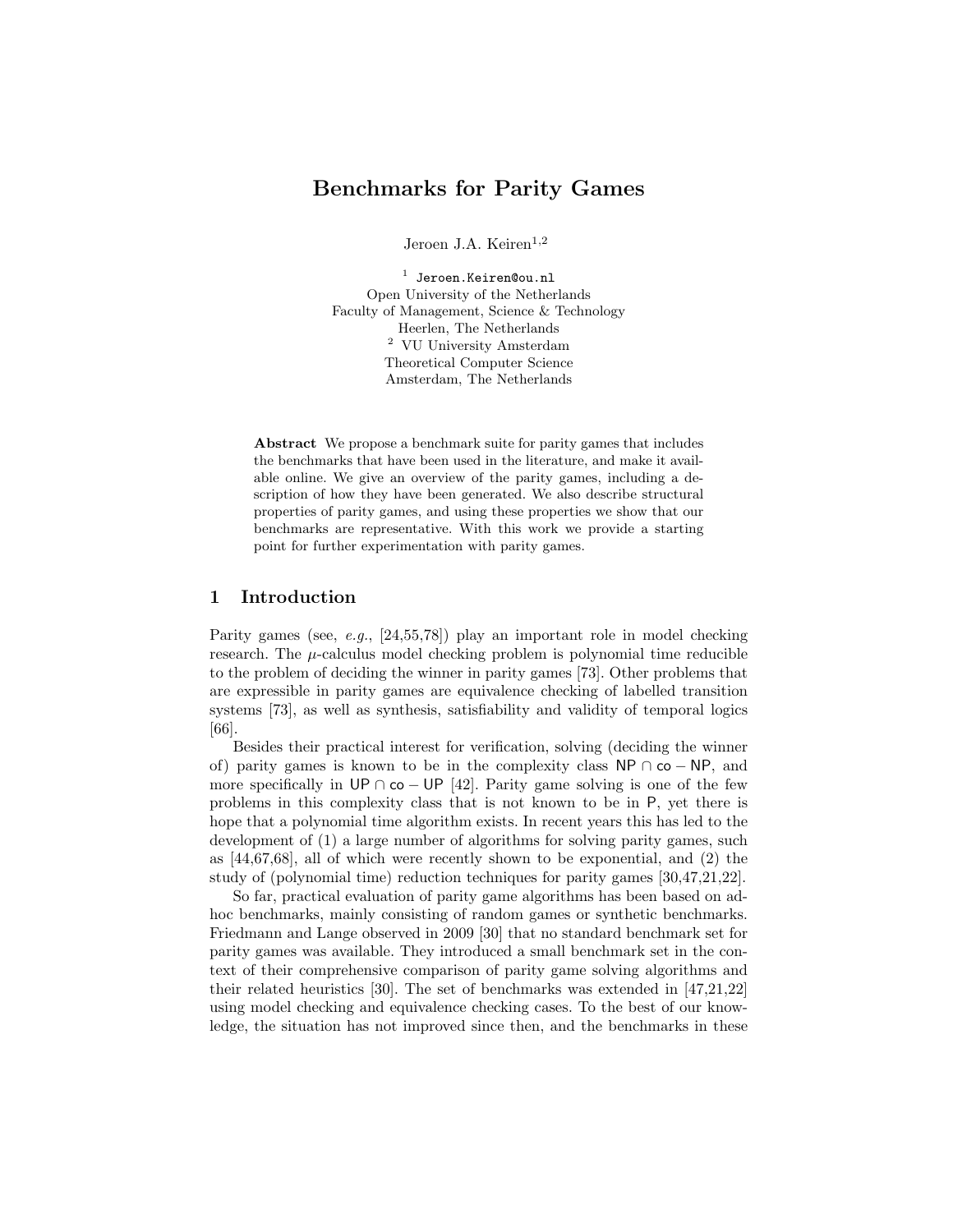papers still are the most comprehensive benchmarks included in a single paper. The number of games and the diversity of parity games in each set in isolation are however limited. The lack of standard benchmarks makes it hard to compare the different tools and algorithms presented in the literature.

To improve the current situation, in this paper we propose a set of parity games for benchmarking purposes that (1) is diverse, (2) contains games that originate from different verification problems, and (3) includes those games that have been used to experimentally evaluate algorithms in the literature.

In general, parity game examples in the literature can be classified as follows (we indicate their origins):

- 1. Encodings of problems such as model checking, equivalence checking and complementation of Büchi automata to parity games  $[53,54,75,47,21,22,30]$ .
- 2. Synthetic parity games for which a certain solving algorithm requires exponential time [53,43,58,26,31,29,35].
- 3. Random games [6,49,68,69,30,31].

Our benchmarks include games from each of these categories.

Additionally, inspired by the properties for explicit state spaces in [60] we introduce a set of structural properties for parity games, and in the spirit of [61,62] we analyse our benchmarks. Among others, we introduce a novel notion of alternation depth for parity games.

The structure of the paper is as follows. We first introduce parity games and their structural properties in Section 2. Next we describe the benchmarks (Section 3) and the way in which they have been generated (Section 4). Finally we illustrate diversity of our benchmarks with respect to the structural properties in Section 5. This paper is based on the PhD thesis of the author [45, Chapter 5]; an extended version of this paper, including more detailed descriptions and analyses is available as [46]. We plan to keep [46] up-to-date when new benchmarks are added, and we invite the community to contribute benchmarks.

# 2 Parity Games and Their Structural Properties

A parity game is a two-player game played on a finite, directed graph by two players, even and odd, denoted  $\Diamond$  and  $\Box$ , respectively. We use  $\bigcirc \in \{ \Diamond, \Box \}$  to denote an arbitrary player. Formally, a parity game is a structure  $(V_{\Diamond}, V_{\Box}, \rightarrow, \Omega)$ , where  $V_{\diamondsuit}$  and  $V_{\square}$  are disjoint sets of vertices. We say that  $\bigcirc$  owns  $v$  if  $v \in V_{\bigcirc}$ , we write V for  $V_{\diamondsuit} \cup V_{\square}$ ;  $\rightarrow \subseteq V \times V$  provides the total edge relation—hence each vertex has a successor—and  $\Omega: V \to \mathbb{N}$  assigns a non-negative integer priority to every vertex. The parity game is played by placing a token on some initial vertex, and then the players take turns moving the token: if the token is on a vertex  $v \in V_{\bigcirc}$  then  $\bigcirc$  plays the token to one of the successors of v. This way, an infinite play through the game is constructed. If the largest priority that occurs infinitely often on this play is even (resp. odd) then  $\Diamond$  (resp.  $\Box$ ) wins the play.

The time required for parity game solving and reduction algorithms depends on the structure of the game. Typically the algorithmic complexity of parity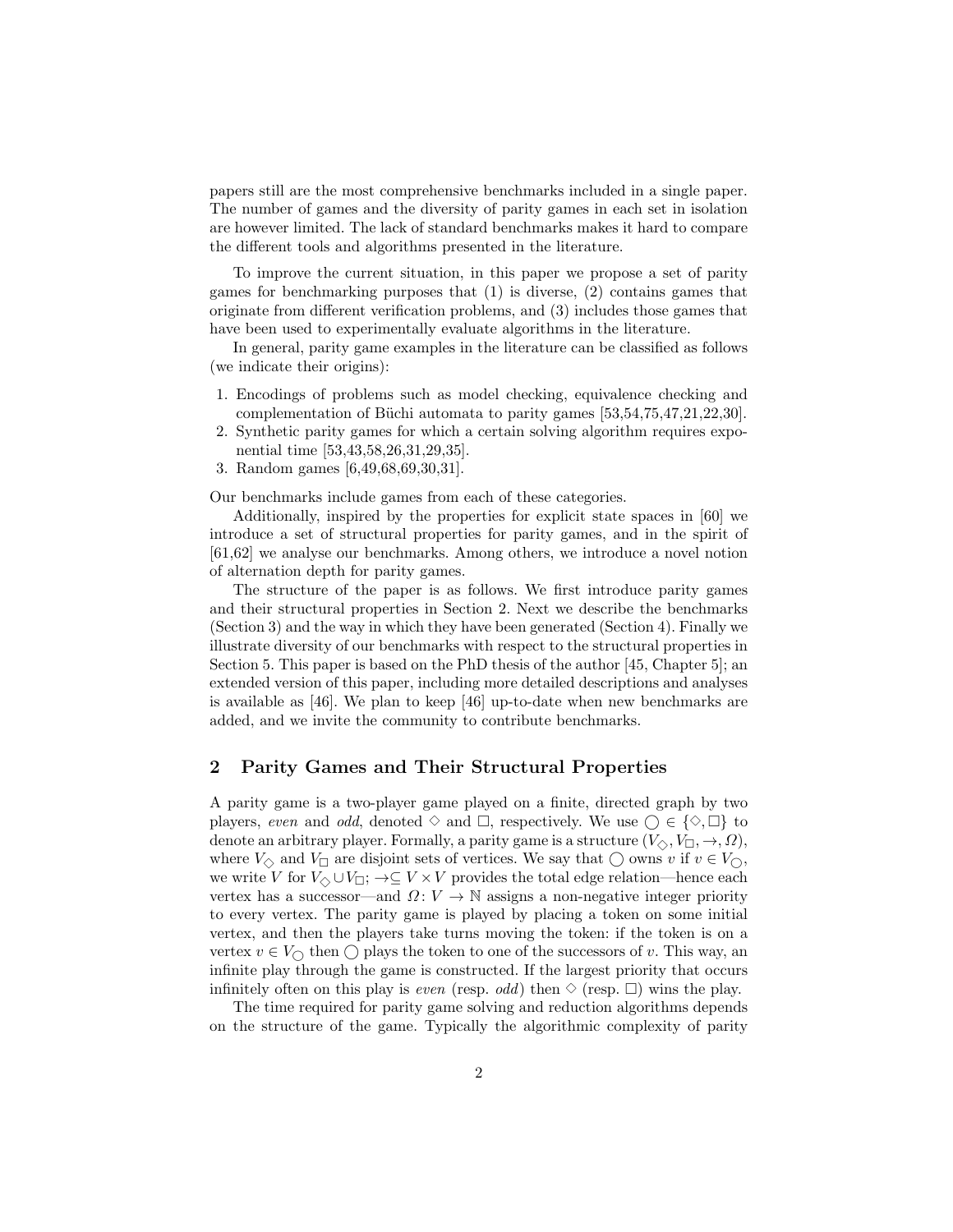game algorithms are expressed in terms of the size of the game graph, i.e. the number of vertices and edges, and the number of priorities in the game. Although other structural properties may not affect the asymptotic running times of the algorithms, in general they do affect the actual running time. We therefore describe a number structural properties that could be used for the further study of parity games.

Sizes. As basic parity game properties, we consider the numbers of vertices  $|V|$ ,  $|V_{\diamond}|$  and  $|V_{\Box}|$ , and the number of edges  $|\rightarrow|$ . We write  $\Omega(V)$  for the set of priorities  $\{\Omega(v) \mid v \in V\}$ , and denote the number of priorities in the game by  $|\Omega(V)|$ . The number of vertices with priority k is represented by  $|\Omega^{-1}(k)|$ . The complexity of most parity game algorithms is expressed in these quantities. For parity games in which either  $|V_{\Box}| = 0$  or  $|V_{\Diamond}| = 0$ , special polynomial time solving algorithms are available, see [30].

Degrees. Typical structural properties in the graph are the in- and out-degrees of vertices, i.e., the number of incoming and outgoing edges of vertices. Formally, for vertex  $v \in V$ , indeg $(v) = |\{u \in V \mid u \to v\}|$ , outdeg $(v) = |\{w \in V \mid v \to w\}|$ , and  $deg(v) = |\{w \in V \mid v \to w \lor w \to v\}|$  are the in-degree, out-degree and degree of v. We consider the minimum, maximum and average of these values.

The degrees of vertices might have an effect on,  $e, q,$ , algorithms that use lifting strategies to propagate information between vertices. Examples of such algorithms are small progress measures [43] and the strategy improvement algorithm [68].

Strongly Connected Components. The strongly connected components (SCCs) of a graph are the maximal strongly connected subgraphs. More formally, a strongly connected component is a maximal set  $\mathcal{C} \subseteq V$  for which, for all  $u, v \in \mathcal{C}, u \to^* v$ , *i.e.*, each vertex in  $\mathcal C$  can reach every other vertex in  $\mathcal C$ .

The strongly connected components in a graph induce a quotient graph. Let  $sccs(G)$  denote the strongly connected components of the graph. The quotient graph is the graph  $(\mathsf{SCcs}(G), \to')$  and for  $C_1, C_2 \in \mathsf{SCcs}(G)$ , there is an edge  $C_1 \to'$  $\mathcal{C}_2$  if and only if  $\mathcal{C}_1 \neq \mathcal{C}_2$  and there exist  $u \in \mathcal{C}_1$  and  $v \in \mathcal{C}_2$  such that  $u \to v$ . Observe that the quotient graph is a directed acyclic graph.

We say that an SCC C is *trivial* if  $|\mathcal{C}| = 1$  and  $\mathcal{C} \nrightarrow \mathcal{C}$ , *i.e.*, it only contains one vertex and no edges, and we say that C is *terminal* if  $C \nrightarrow'$ , *i.e.*, its outdegree in the quotient graph is 0. The SCC quotient height of a graph is the length of the longest path in the quotient graph.

Parity game algorithms and heuristics can benefit from a decomposition into strongly connected components (SCCs). One prominent example of this is the global parity game solving algorithm presented by Friedmann and Lange [30], for which it was shown that SCC decomposition generally works well in practice.

*Properties of Search Strategies.* Given some initial vertex  $v_0 \in V$ , breadth-first search (BFS) and depth-first search (DFS) are search strategies that can be used to systematically explore all vertices in the graph. The fundamental difference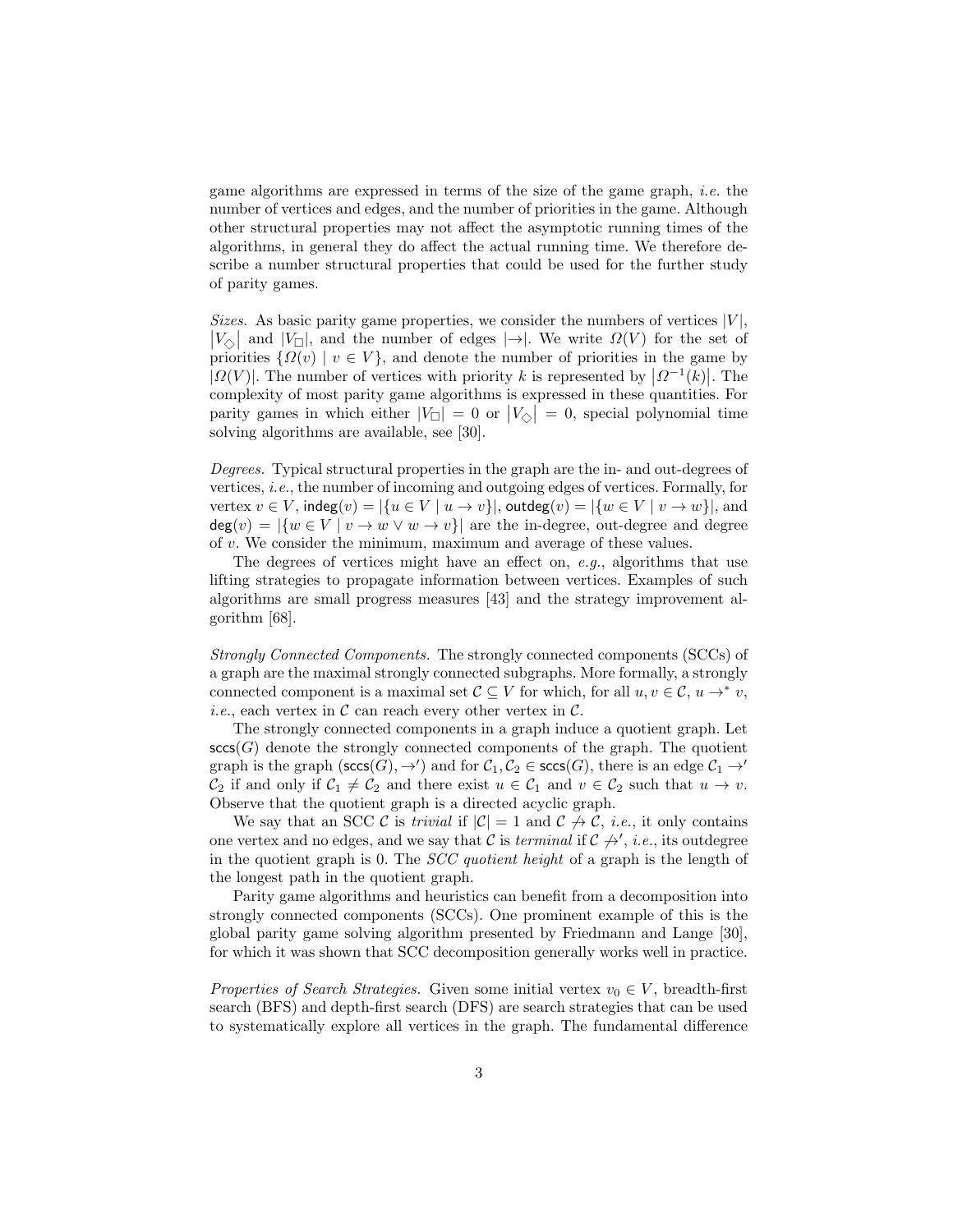between BFS and DFS is that the BFS maintains a queue of vertices that still need to be processed, whereas the DFS maintains a stack of vertices. We record the queue and stack sizes during the search.

Breadth-first search induces a natural notion of levels, where a vertex is at level k if it has least distance k to  $v_0$ . The BFS height of a graph is k if k is the maximal non-empty level of the BFS. For each level the number of vertices at that level is recorded. During a BFS, three kinds of edges can be detected, viz. edges that go to a vertex that was not yet seen, edges that go to a vertex that was seen, but has not yet been processed  $(i.e.,$  vertices in the queue) and edges that go back to a vertex on a previous level. This last type of edges is also referred to as a *back-level edge*. Formally it is an edge  $u \rightarrow v$  where the level of u, say  $k_u$  is larger than the level of v, say  $k_v$ . The length of a back-level edge  $u \rightarrow v$  is  $k_u - k_v$ .

Graph algorithms are typically based on a search strategy like BFS or DFS, given some initial vertex  $v_0 \in V$ . The characteristics of these search strategies are therefore likely to affect the performance of such graph algorithms.

Width-measures on Graphs. Width-measures of graphs are based on cops-androbbers games [56,63], where different measures are obtained by varying the rules of the game. For various measures, specialised algorithms are known that can solve games polynomially if their width is bounded. Most of the measures have an alternative characterisation using graph decompositions.

The classical width notion for undirected graphs is treewidth [64,11]. Intuitively, the treewidth of a graph expresses how tree-like the graph is—the treewidth of a tree is 1. This corresponds to the idea that some problems are easier to solve for trees, or graphs that are almost trees, than for arbitrary graphs. For directed graphs, the treewidth is defined as the treewidth of the graph obtained by forgetting the direction of the edges. The complexity for solving parity games is bounded in the treewidth [57]; this means that, for parity games with a small, constant treewidth, parity game solving is polynomial.

Treewidth has been lifted to directed graphs in a number of different ways. For instance, Directed treewidth [41] is bounded by the treewidth [1]. DAGwidth [7] describes how much a graph is like a directed acyclic graph. DAGwidth bounds the directed tree width of a graph from above, and is at most the treewidth. The Kelly-width [40] is yet another generalitation of treewidth to directed graphs. If the Kelly-width of a graph is bounded, then also a bound on its directed treewidth can be given, however, classes of directed graphs with bounded directed treewidth and unbounded Kelly-width exist. Entanglement [9,10] is a graph measure that aims to express how much the cycles in a graph are intertwined. If an undirected graph has bounded treewidth or bounded DAGwith, then it also has bounded entanglement. Finally, *clique-width* [19] measures how close a graph is to a complete bipartite graph. For every directed graph with bounded treewidth an exponential upper bound on its clique-width can be given. Unlike the other width measures that we discussed clique-width does not have a characterisation in terms of cops-and-robbers games.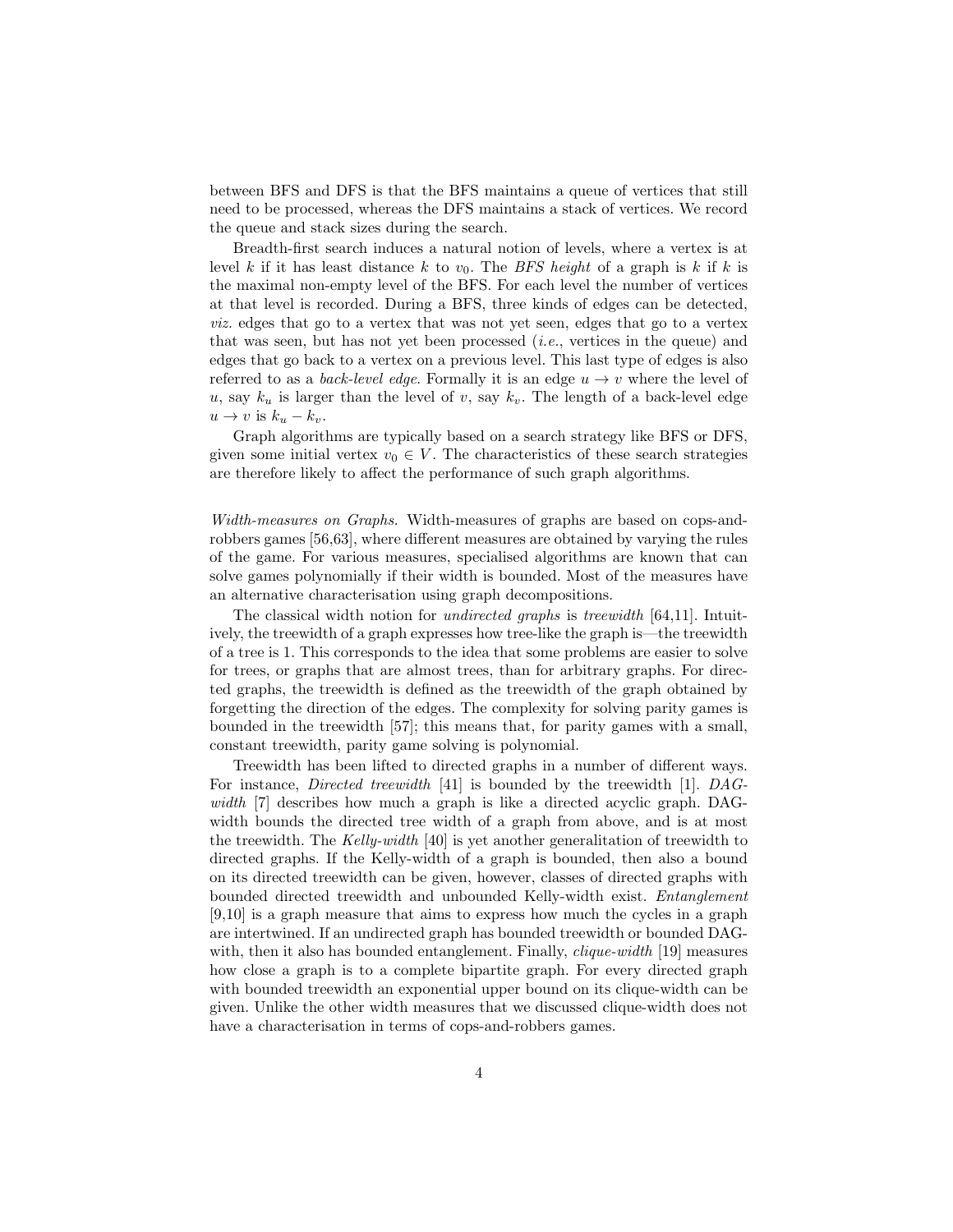If a parity game is bounded to a constant in any of the measures introduced above, it can be solved in polynomial time.

Alternation Depth. Typically, the complexity of parity game algorithms is expressed in the number of vertices, the number of edges, and the number of priorities in the game. If we look at other verification problems, such as  $\mu$ -calculus model checking, or solving Boolean equation systems, the complexity is typically expressed in terms of the alternation depth. Different versions of alternation depth (with varying precision) have been coined, see [14]. Intuitively, the alternation depth of a formula captures the number of alternations between different fixed point symbols.

Analogous to the definition of alternation depth for modal equation systems by Cleaveland et al. [18], our definition consists of two parts. First we define the nesting depth of a strongly connected component within a parity game, next we define the alternation depth of the parity game as the maximum of the nesting depths of its strongly connected components.

**Definition 1.** Let  $G = (V_{\diamondsuit}, V_{\square}, \rightarrow, \Omega)$  be a parity game, and let sccs(G) be the set of strongly connected components of G. Let  $\mathcal{C} \in \mathsf{SCCS}(G)$  be a strongly connected component. The nesting depth of  $v_i$  in C is given by

$$
\mathsf{nd}(v_i, \mathcal{C}) \stackrel{\Delta}{=} \max\{1, \max\{\mathsf{nd}(v_j, \mathcal{C}) \mid v_j \to_{\mathcal{C}, \Omega(v_i)}^* v_i, v_j \neq v_i \text{ and } \Omega(v_i) \equiv_2 \Omega(v_j)\},\newline \max\{\mathsf{nd}(v_j, \mathcal{C}) + 1 \mid v_j \to_{\mathcal{C}, \Omega(v_i)}^* v_i \text{ and } \Omega(v_i) \neq_2 \Omega(v_j)\}\n\}
$$

where  $v_j \rightarrow_{\mathcal{C},k} v_i$  if  $v_j \rightarrow v_i$  is an edge in the SCC C with  $\Omega(v_j) \leq k$  and  $\Omega(v_i) \leq k$ . Intuitively, the nesting depth of a vertex v counts the number of alternations between even and odd priorities on paths of descending priorities in the SCC of v. Note that this is well-defined since we forbid paths between identical nodes.

The nesting depth of an SCC  $\mathcal{C} \in \mathsf{SCCS}(G)$  is defined as the maximum nesting depth of any vertices in C, *i.e.*,  $\text{nd}(\mathcal{C}) \triangleq \max\{\text{nd}(v,\mathcal{C}) \mid v \in \mathcal{C}\}\.$  The *alternation* depth of a parity game is defined as the maximal nesting depth of its SCCs.

**Definition 2.** Let  $G = (V_{\Diamond}, V_{\Box}, \rightarrow, \Omega)$  be a parity game, and let sccs(G) be the set of strongly connected components of  $G$ . Then the alternation depth of  $G$  is *defined as*  $\text{ad}(G) \triangleq \max\{\text{nd}(\mathcal{C}) \mid \mathcal{C} \in \text{SCCS}(G)\}.$ 

There are reasonable translations of the  $\mu$ -calculus model checking problem into parity games, such that the alternation depth of the resulting parity game is at most the fixed point alternation depth of the  $\mu$ -calculus formula as described by Emerson and Lei [25], see [45, Proposition 5.4]. Note that the alternation depth of a game can be smaller than the number of priorities in the game, and could provide an interesting alternative to the number of priorities in computing the complexity of parity game algorithms.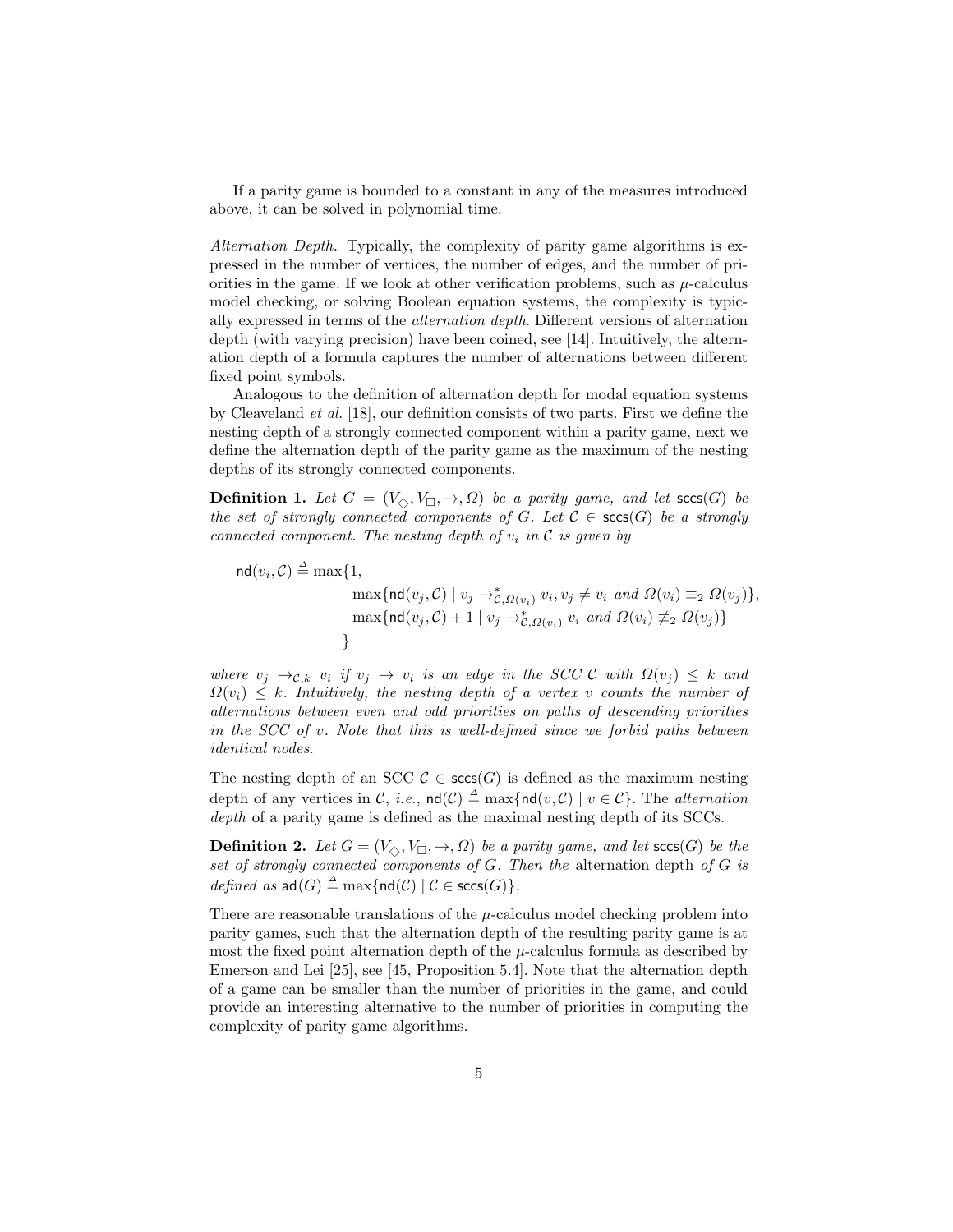Other measures. When studying structural properties for labelled transition systems, other global measures such as diameter and girth have been considered. The diameter is the maximal length of a shortest path between any pair of vertices. The girth is the length of the shortest cycle in the graph. Also, local properties such as the number of diamonds and the k-neighbourhood were studied. These measures could be considered for parity games as well, but currently there is no clear indication that they are related to the performance of parity game algorithms. These measures and their analysis with respect to the games presented in the next section have been described in more detail in the extended version [46].

### 3 Benchmarks

For benchmarking parity game algorithms, it makes sense to distinguish three classes of parity games, (1) the games that are the result of encoding a problem into parity games, (2) games that represent hard cases for certain algorithms, and (3) random games. All three classes of games occur in the literature, and our benchmark set contains games from each of these classes. In the rest of this section we discuss our benchmarks. In the next section we briefly discuss these games with respect to the properties described in Section 2.

### 3.1 Encodings

A broad range of verification problems can be encoded as a parity game. The most prominent examples of these are the  $\mu$ -calculus model checking problemdoes a model satisfy a given property?—, equivalence checking problems—are two models equivalent?—, decision procedures—is a formula valid or satisfiable? and synthesis—given a property, give a model that satisfies the property.

Model Checking. The model checking problems we consider are mainly selected from the literature. All of the systems are encodings that, given a model L of a system, and a property  $\varphi$ , encode the model checking problem  $L \models \varphi$ , *i.e.*, does L satisfy property  $\varphi$ . Most sensible encodings of model checking problems typically lead to a low number of priorities, corresponding to the low alternation depths of these properties. We verify fairness, liveness and safety properties. This set includes, but is not limited to, the model checking problems described in [54,75,30,21,22].

We take a number of communication protocols from the literature, see, e.g., [4,15,48,38]: two variations of the Alternating Bit Protocol (ABP), the Concurrent Alternating Bit Protocol (CABP), the Positive Acknowledgement with Retransmission Protocol (PAR), the Bounded Retransmission Protocol (BRP), the Onebit sliding window protocol, and the Sliding Window Protocol (SWP). All protocols are parameterised with the number of messages that can be sent, and the sliding window protocol is parameterised by the window size. For these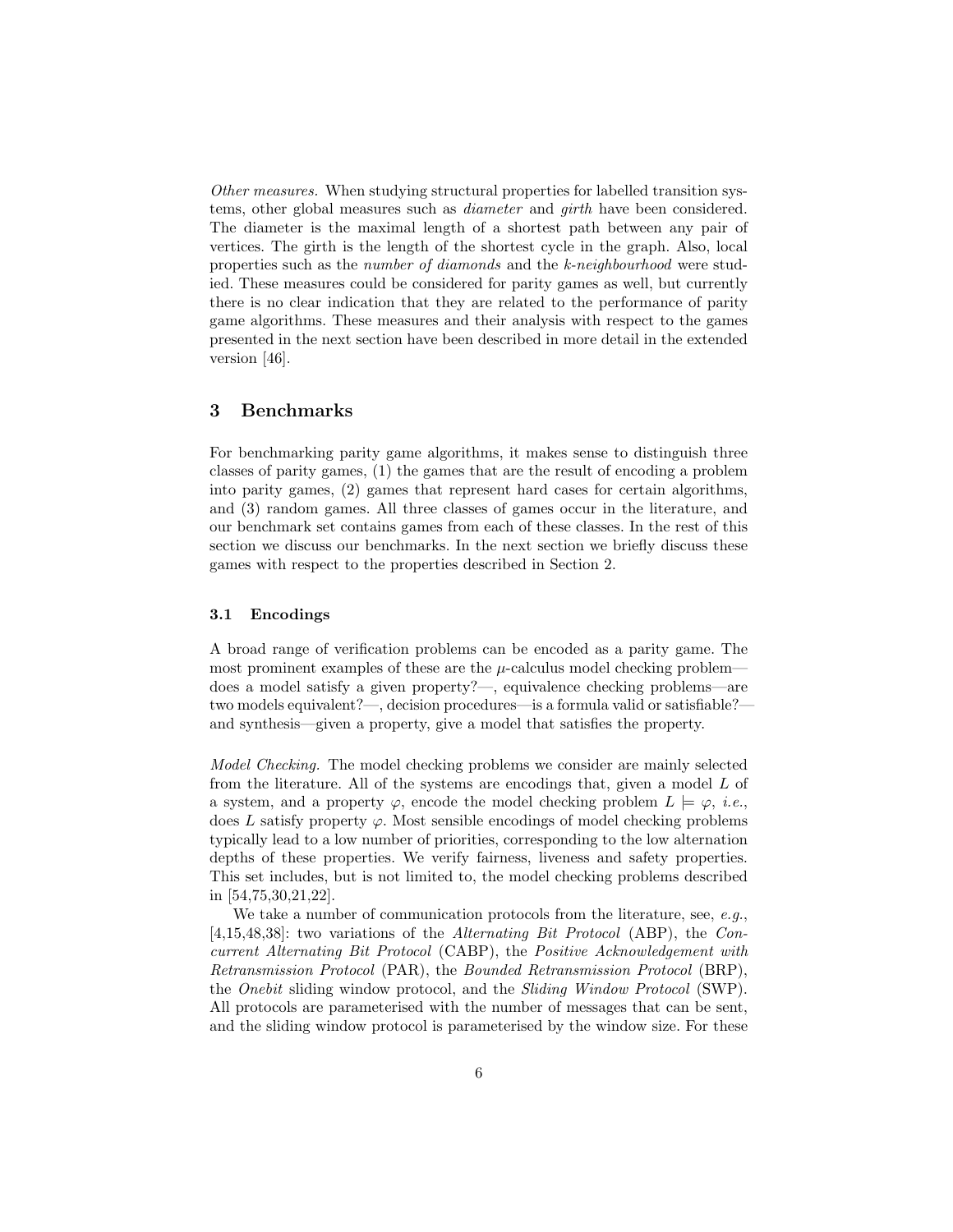protocols a number of properties of varying complexity was considered, ranging from alternation free properties, e.g. deadlock freedom, to fairness properties.

A Cache Coherence Protocol (CCP) [76] and a wait-free handshake register (Hesselink) [39] are considered. For the cache coherence protocol we consider a number of properties from [59] and for the register we consider properties from [39]. Additionally we consider a leader election protocol for which we verify whether it eventually stabilises.

To obtain parity games with a high degree of alternation between vertices owned by different players we also consider a number of two-player board games, *viz. Clobber* [2], *Domineering* [34], *Hex*, see *e.g.* [5,52], *Othello*, also known as reversi, see e.g.  $[65]$ , and *Snake*. For these games we check for each of the players whether the player has a winning strategy starting from the initial configuration of the game. The games are parameterised by their board size.

Additionally, we consider a number of industrial model checking problems. The first is a system for lifting trucks (Lift) [37], of which we consider both a correct and an incorrect version. We verify the liveness and safety properties described in [37]. For the IEEE 1394 Link Layer Protocol (1394) we verify the properties from [51]. We translated the ACTL properties from [71] to the  $\mu$ calculus.

Finally, we check the Elevator described by Friedmann and Lange, in a version in which requests are treated on a first-in-first-out basis (FIFO), and on a last-in-first-out basis (LIFO). We then check whether, globally, if the lift is requested on the top floor, then it is eventually served. This holds for the FIFO version, but does not hold for the LIFO version of the model. The elevator model is parameterised by the strategy and the number of floors. Furthermore we consider the parity games generated using an encoding of an LTS with a  $\mu$ -calculus formula, as well as the direct encoding presented in [30]. In a similar way we consider the Hanoi towers from [30] as well as our own version of this problem.

Equivalence Checking. Given two processes  $L_1, L_2$ , the problem whether  $L_1 \equiv$  $L_2$ , for relations  $\equiv$ , denoting that  $L_1$  and  $L_2$  are equivalent under some process equivalence, can be encoded as a parity game [50,77]. We consider strong bisimulation, weak bisimulation, branching bisimulation and branching simulation equivalence in our benchmarks, using the approach described in [17]. The number of different priorities in these parity games is limited to 2, but they do include alternations between vertices owned by different players.

Here we again use the specifications of the communication protocols that we also used for model checking, i.e., two ABP versions, CABP, PAR, Onebit and SWP. In addition we include a model of a buffer. We vary the capacity of the buffer, the number of messages that can be transmitted, and the window size in the sliding window protocol. We compare each pair of protocols using all four equivalences, resulting in both positive and negative cases. These cases are a superset of the ones described in [21,22].

In addition, we include a comparison of the implementation of the wait-free handshake register with a possible specification. The implementation is trace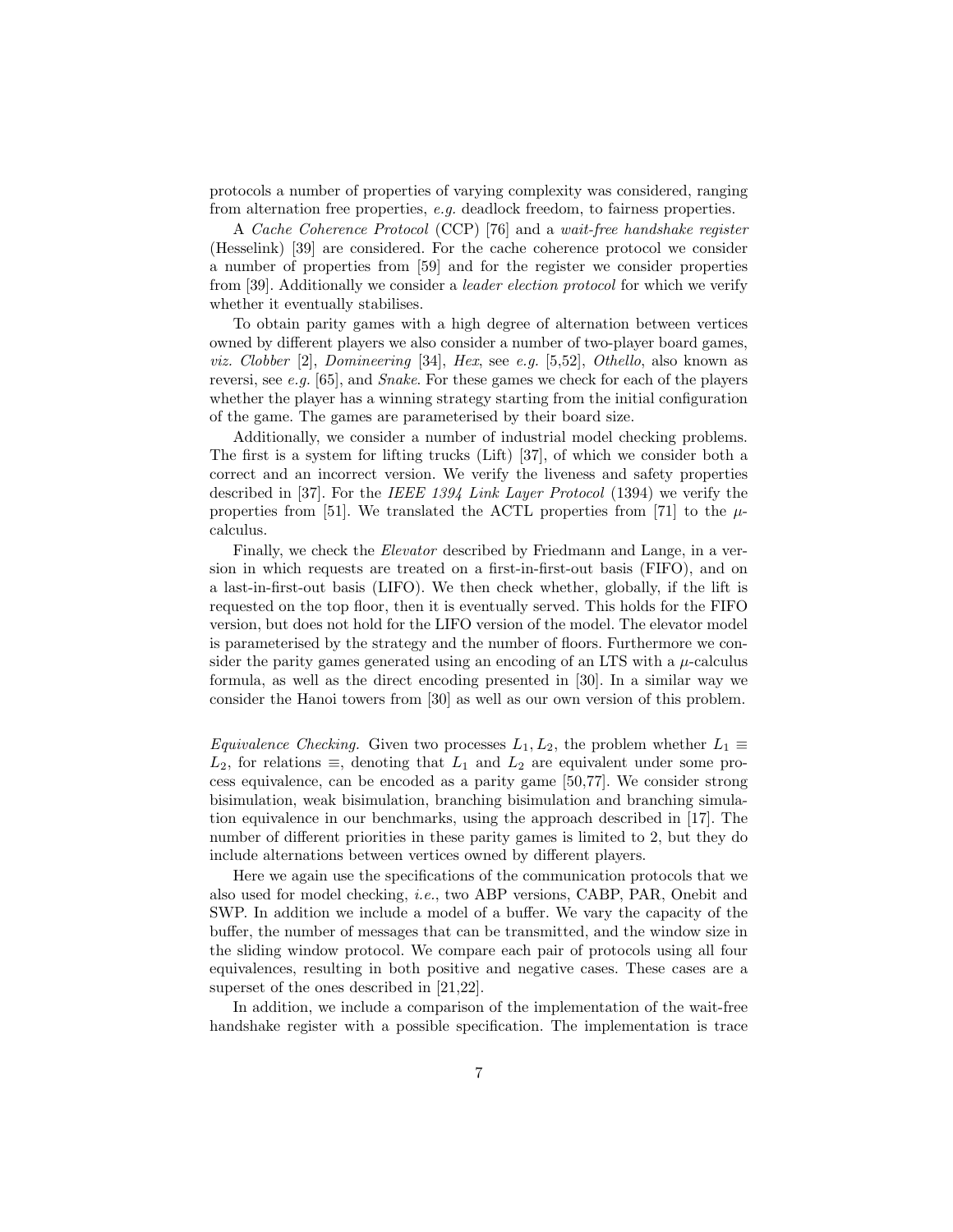equivalent to the specification, but it is not equivalent with respect to the equivalences that we consider here.

Decision Procedures. Parity games can also be obtained from decision procedures for temporal logics such as LTL, CTL, CTL<sup>\*</sup>, PDL and the  $\mu$ -calculus. Friedmann et al. presented a decision procedure that is based on a combination of infinite tableaux in which the existence of a tableau is coded as a parity game [33]. For a given formula, it is checked whether it is  $(1)$  valid, i.e., whether the formula holds in all models, or (2) *satisfiable*, *i.e.*, whether the formula is satisfiable in some model.

Our benchmark set includes a number of scalable satisfiability and validity problems that are provided as examples for the MLSolver tool [32]. In particular, we include the benchmarks used in [32]: encoding that a deterministic parity condition is expressible as a nondeterministic Büchi condition, and nesting Kleene stars in different logics. Additionally we consider formulas that involve encodings of a binary counter in various logics.

Synthesis. Another problem that involves solving parity games is the LTL synthesis problem. Traditional synthesis approaches convert a formula into a nondeterministic Büchi automaton, which is, in turn, transformed into a deterministic parity automaton using Safra's construction [66]. Emptiness of this deterministic parity automaton can then be checked using parity games with three priorities. Synthesis tools have been implemented that employ parity games internally, most notably GOAL [74] and Gist [16]. All synthesis tools that we are aware of, however, are research quality tools, of which we have not been able to obtain working versions on current computing platforms. As a result, our benchmark set currently does not include parity games obtained from the synthesis problem. We plan to extend our benchmarks with such games, and update [46] accordingly.

#### 3.2 Hard Games

The interesting complexity of solving parity games, and its link to the model checking problem, have led to the conception of a large number of parity game solving algorithms. For most of these algorithms it has long been an open problem whether they have exponential lower bounds.

We consider the games described by Jurdziński that shows the exponential lower bound for small progress measures [43], the ladder games described by Friedmann [28] defeating strategy guessing heuristics, recursive ladder games that give a lower bound for the recursive algorithms, and model checker ladder games [27] for which the algorithm by Stevens and Stirling [72] behaves exponentially.

#### 3.3 Random Games

The final class of games that is typically used in publications that empirically evaluate the performance of algorithms on parity games are random parity games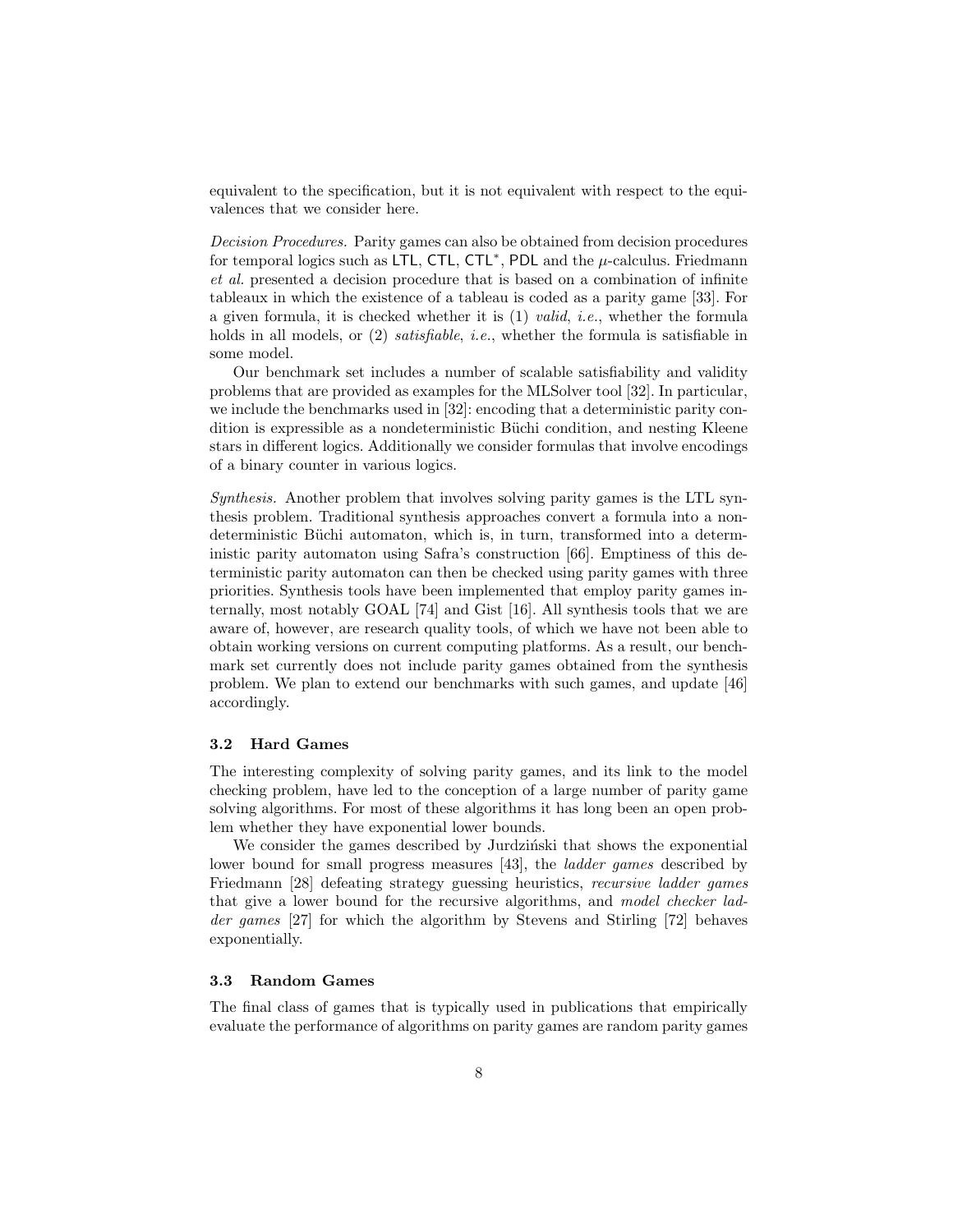[6,69,68,49,30]. We study three classes of random games. We expect that the structural properties of random games are, typically, different from parity games obtained in the previous classes. This class is, therefore, unlikely to give insights in the performance of parity game algorithms on practical problems.

### 4 Implementation

All games were generated on a 1TB main memory, 56-core Linux machine, where each core was running at 2.27GHz. Executions of tools generating and solving parity games, and tools collecting statistics about parity games, were limited to running times of 1 hour and their memory usage was limited to 32GB.

To systematically generate the benchmarks, we have implemented tooling that allows the parallel execution of individual cases. Here a case is either generating or solving a game, or collecting a single measure. Each individual case only uses a single core. The tools are implemented in an extensible way, i.e., additional parity games, additional encodings, as well as additional measures can be added straightforwardly. The tools are available for download from https://github.com/jkeiren/paritygame-generator.

#### 4.1 Generating Parity Games

For the generation of our benchmarks we rely on a number of external tools: version 3.3 of PGSolver [31] for generating random games, and games that prove to be hard for certain algorithms; version 1.2 of MLSolver to generate the games for satisfiability and validity problems [32]; and revision 11703 of the mCRL2 toolset [20] for the model checking and equivalence checking problems. For all games we have collected the information described in Section 2 to the extent in which this is feasible.

#### 4.2 Collecting Statistics

We developed the tool pginfo for collecting structural information from parity games. The tool is available from https://github.com/jkeiren/pginfo and accepts parity games in the file format used by PGSolver. The tool reads a parity game, and writes statistics to a file in a structured way.

The implementation is built on top of the Boost Graph library [70], which provides data structures and basic algorithms for manipulating graphs. Computing the exact value for the width-measures is problematic: it is known to be NP-complete [3]. Approximation algorithms are known that compute upper- and lower bound for these measures; especially for treewidth these have been thoroughly studied [12,13]. To determine feasibility of computing width-measures for our benchmarks we have implemented three approximation algorithms. For computing upper and lower bounds on treewidth we implemented the greedy degree algorithm [12] and the minor min-width algorithm [36], respectively. For computing an upper bound of the Kelly-width we implemented the elimination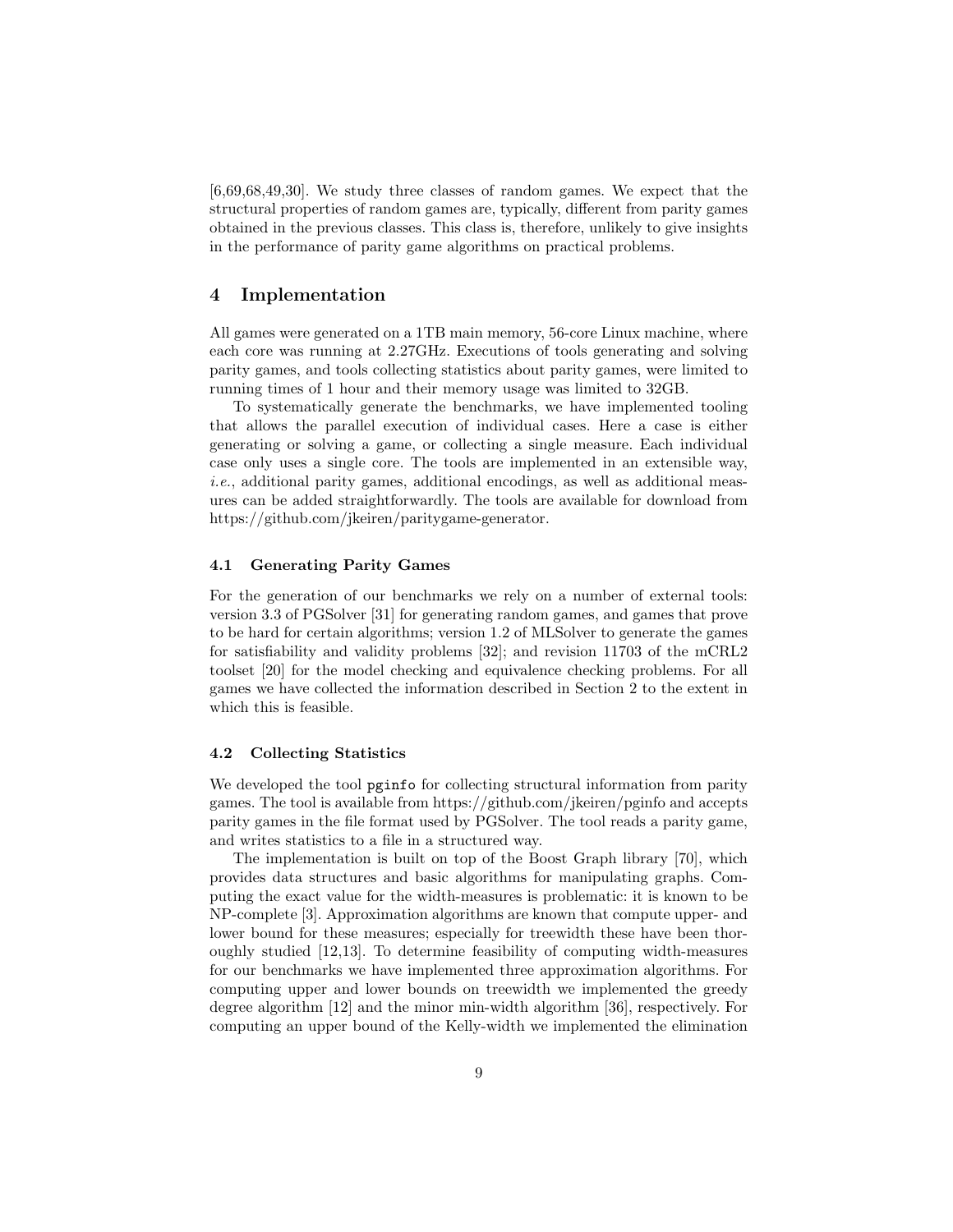ordering described in [40]. Even these approximation algorithms have proven to be impractical due to their complexity. Computing (bounds) on the other width measures is equally complex.

#### 4.3 Availability of Parity Games

All parity games that are described in this paper are available for download from http://www.github.com/jkeiren/paritygame-generator in bzip2 compressed PG-Solver format [31]. The dataset is approximately 10GB in size, and includes the structural information that was collected from these games.

#### 5 Analysis of Benchmarks

We have presented benchmarks originating from different problems. Next we analyse them with respect to the measures described in Section 2. This analysis illustrates that our benchmarks exhibit a wide variety of properties. Furthermore, this gives us some insights in the characteristics of typical parity games. For each of the statistics, we only consider games for which that specific statistic could be computed within an hour, and we only include those statistics that can feasibly be computed for the majority of games, as a consequence the width measure are excluded from the analysis we present here. We used this selection to avoid timeouts for computing the measures that are expensive to compute. All graphs in this section are labelled by their class. Note that the satisfiability and validity problems are labelled by "mlsolver" and the games that are hard for some solving algorithms are labelled by "specialcases". The full data presented in this chapter is also available from http://www.github.com/jkeiren/paritygamegenerator. Due to lack of space, we cannot present an analysis of all measures.

Our data set contains 1037 parity games that range from 2 vertices to 40 million vertices, and on average they have about 95,000 vertices. The number of edges ranges from 2 to 167 million, with an average of about 3.1 million. The 59 parity games are games in which all vertices are owned by a single player, the so-called solitaire games [8], the rest are parity games in which both players own non-empty sets of vertices. The parity games that we consider have differing degrees. There are instances in which the average degree is 1, the average degree is maximally 9999, but it is typically below 10. The ratio between the number of vertices and the number of edges is, therefore, relatively small in general. This can also be observed from Figure 1a, which displays the correlation between the two. The games in which these numbers coincide are on the line  $x = y$ , the other games lie around this line due to the log scale that we use. Our parity games generally contain a vertex with in-degree 0, which is the starting vertex. Most of the games contain vertices with a high in-degree—typically representing vertices that are trivially won by either of the players—, and vertices with a high out-degree.

In general, the SCC quotient height ranges up to 513 for the parity games that we consider with an average of around 14. The number of non-trivial SCCs can grow large, up to 1.4 million for our games.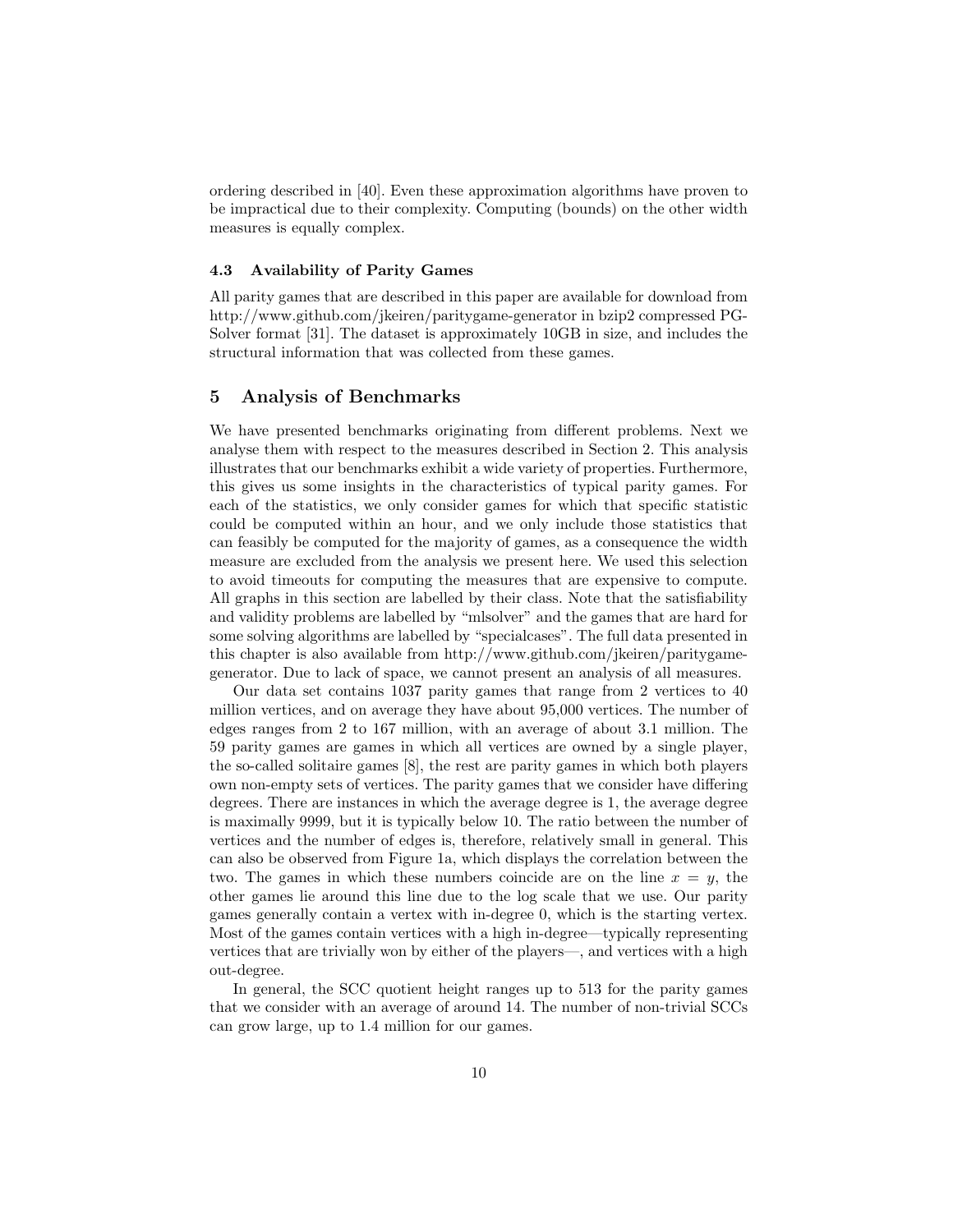

Figure 1: Relation between number of vertices and (a) number of edges (b) alternation depth. The legend is the same for both plots.

We have included parity games with alternation depths up to 50,000 as shown in Figure 1b. Observe that the games for model checking and equivalence checking included in our benchmarks all have alternation depth at most 2. Model checking problems could be formulated that have a higher alternation depth—up to arbitrary numbers—however, in practice properties have limited alternation depth because they become too hard to understand otherwise. The satisfiability and validity properties have alternation depths between 1 and 4. The alternation depths of the random games are between 10 and 15. All parity games with more than 50 priorities represent special cases. Closer investigation shows that these special cases are the clique games and recursive ladder games.

To summarise, we have presented a large set of parity games. For a selection of the structural properties introduced in Section 2 we have shown that the games cover a large range of values. Due to space restrictions we have not covered all structural properties here, we refer to [46] for a more detailed analysis. Also observe that, for parity game specific properties such as alternation depth, higher values are only available for smaller games due to generation times. Unsurprisingly, the random games considered in this paper are not structurally similar to parity games that represent encodings of verification problems.

# 6 Closing Remarks

No standard benchmarks for parity game algorithms existed. As a consequence, it was virtually impossible to make a good comparison between algorithms and applications described in the literature. In this paper we have addressed this issue by presenting a comprehensive set of parity game benchmarks. Our benchmarks include the games that appear in the literature, and provides a first step towards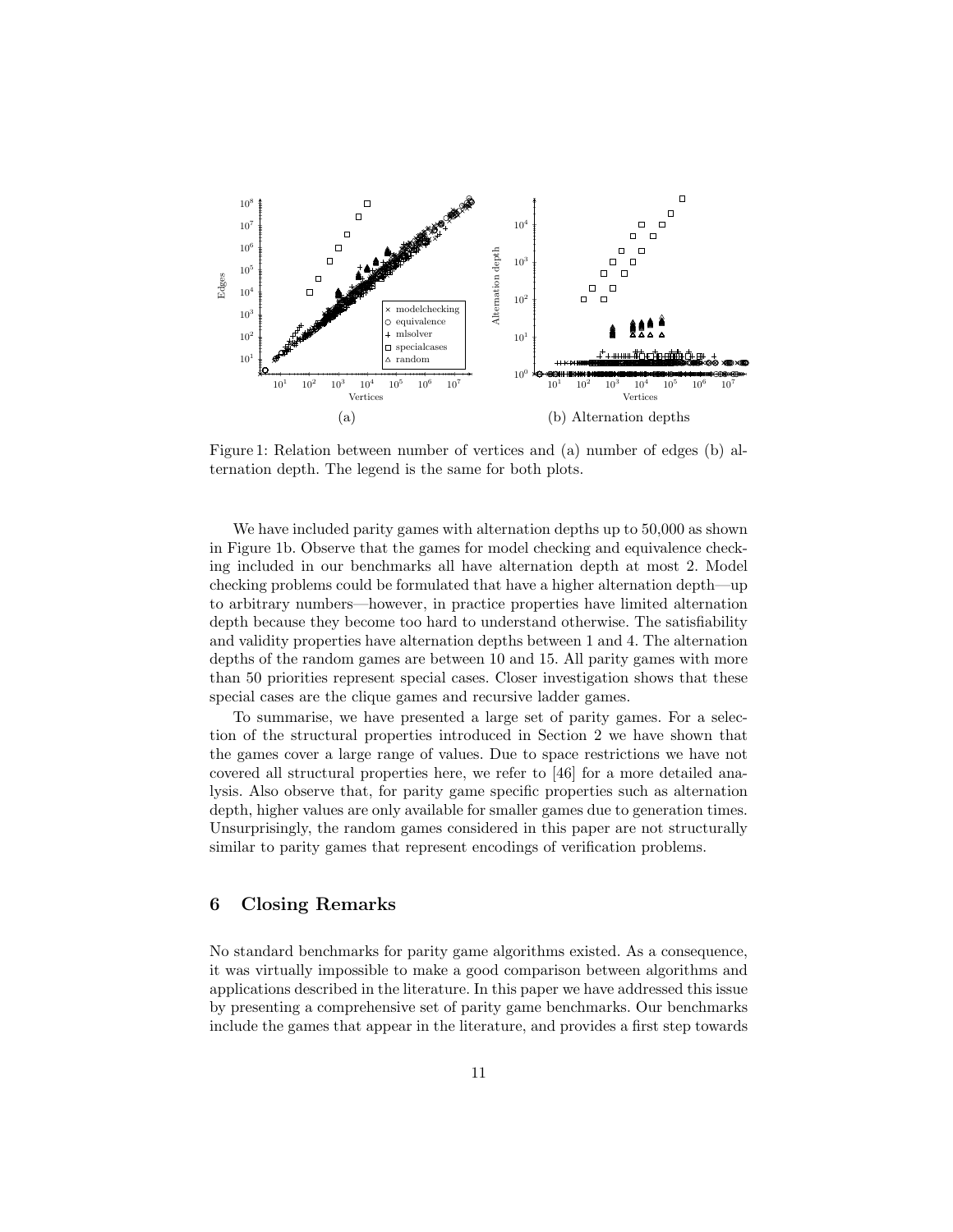standardising experimental evaluation of parity game algorithms. All games have been generated in an extensible way, and are available on-line.

We also presented a set of structural properties for parity games, and analysed our benchmarks with respect to these properties. Of particular interest is a new notion of alternation depth for parity games, that is always at most the number of priorities in a parity game, and that is bounded also by the alternation depth of  $\mu$ -calculus formulae given a reasonable translation of the model checking problem.

Future work. Some of the structural properties, such as treewidth, cannot be computed for all games in the benchmark suite due to their complexity. An interesting algorithmic question is, therefore, whether algorithms or heuristics can be devised that can compute or approximate these measures for large graphs.

Additionally, we have presented a selection of structural properties in this paper. One can wonder whether there are other structural properties of parity games that are relevant to the practical performance of parity game algorithms. The question whether the theoretical complexity of existing parity game algorithms can be made tighter using structural properties, such as our notion of alternation depth is left open.

We believe our work also paves the way for a full-scale comparison of parity game algorithms and the effect of heuristics in the spirit of [30], including the comparison of alternative implementations of algorithms [20,23]. Here also the impact of the structural properties on the performance of implementations should be studied, since we have only scratched the surface of this aspect in this paper.

Finally, we welcome the addition of problems and properties to our benchmark suite to establish and maintain a corpus for experimentation with parity game algorithms. In particular parity games with a large number of priorities and a high alternation depth stemming from encodings of, e.g., verification and synthesis problems form a welcome addition.

Acknowledgements For generating the parity games described in the paper, a large number of tools have been used. The author would like to thank the developers of, in particular, Gist, GOAL, mCRL2, MLSolver and PGSolver. Thanks also go to Wan Fokkink and Tim Willemse for helpful feedback on earlier versions of this paper, and remarks by anonymous reviewers that led to usability improvements of the benchmarks and tools presented.

# References

- 1. I. Adler. Directed tree-width examples. Journal of Combinatorial Theory, Series B, 97(5):718–725, 2007.
- 2. M.H. Albert, J.P. Grossman, R.J. Nowakowski, and D. Wolfe. An introduction to clobber. *Integers*,  $5(2)$ ,  $2005$ .
- 3. S. Arnborg, D.G. Corneil, and A. Proskurowski. Complexity of finding embeddings in a k-tree. SIAM Journal on Algebraic Discrete Methods, 8(2):277–284, 1987.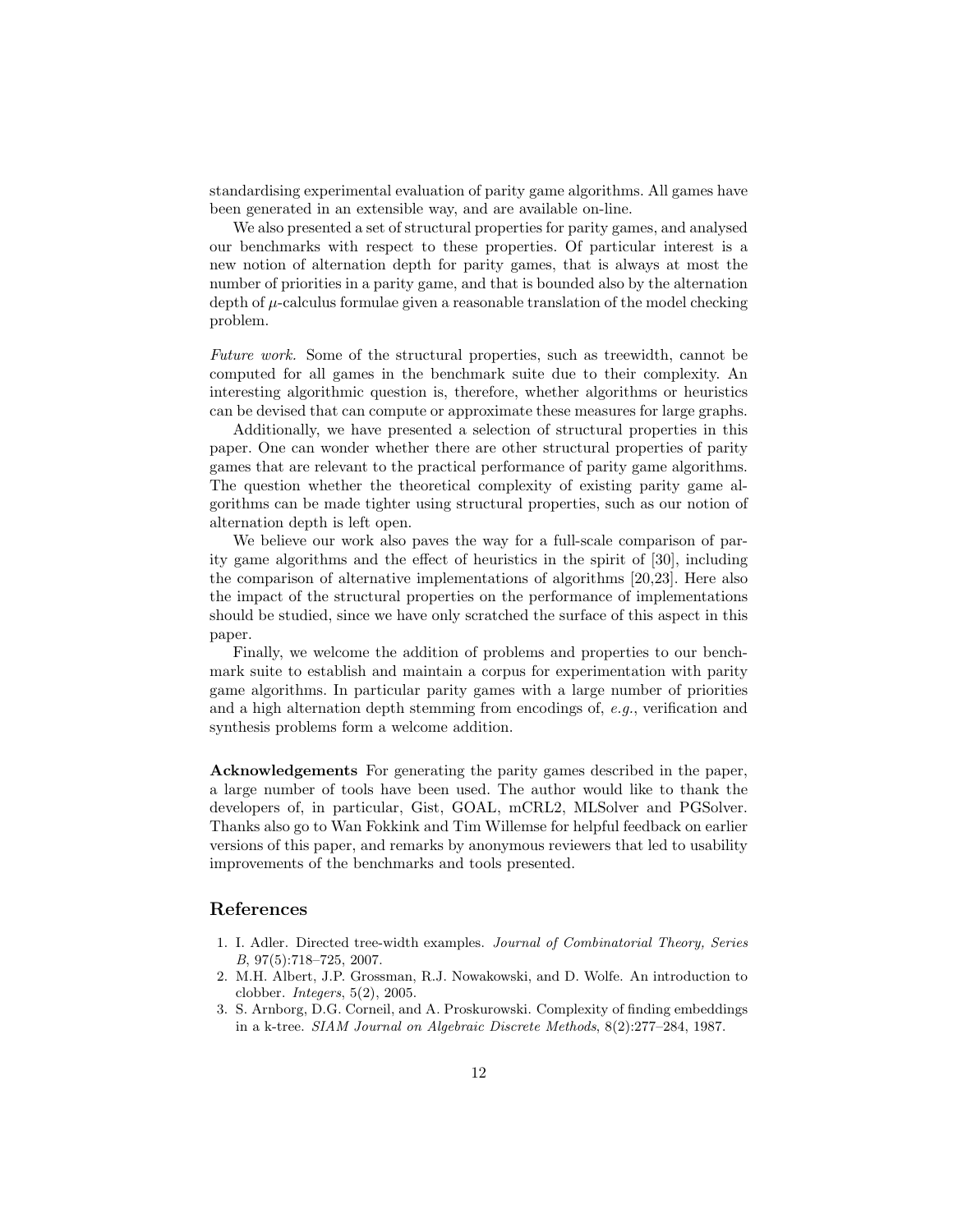- 4. K.A. Bartlett, R.A. Scantlebury, and P.T. Wilkinson. A note on reliable full-duplex transmission over half-duplex links. Communications of the ACM, 12(5):260–261, 1969.
- 5. A. Beck, M.N. Bleicher, and D.W. Crowe. Excursions into Mathematics: The Millennium Edition. CRC Press, 2000.
- 6. E. Beffara and S.G. Vorobyov. Adapting Gurvich-Karzanov-Khachiyan's algorithm for parity games. Technical report, Uppsala University, Sweden, Uppsala, 2001.
- 7. D. Berwanger, A. Dawar, P.W. Hunter, S. Kreutzer, and J. Obdržálek. The DAGwidth of directed graphs. Journal of Combinatorial Theory, Series B, 102(4):900– 923, 2012.
- 8. D. Berwanger and E. Grädel. Fixed-point logics and solitaire games. Theory of Computing Systems, 37(6):675–694, 2004.
- 9. D. Berwanger and E. Grädel. Entanglement a measure for the complexity of directed graphs with applications to logic and games. In Logic for Programming, Artificial Intelligence, and Reasoning, volume 3452 of LNCS, pages 209–223. Springer, 2005.
- 10. D. Berwanger, E. Grädel, L. Kaiser, and R. Rabinovich. Entanglement and the complexity of directed graphs. Theoretical Computer Science, 463:2–25, 2012.
- 11. H.L. Bodlaender. Treewidth: Algorithmic techniques and results. In Mathematical Foundations of Computer Science 1997, volume 1295 of LNCS, pages 19–36. Springer, 1997.
- 12. H.L. Bodlaender and A.M.C.A. Koster. Treewidth computations I. upper bounds. Information and Computation, 208(3):259–275, 2010.
- 13. H.L. Bodlaender and A.M.C.A. Koster. Treewidth computations II. lower bounds. Information and Computation, 209(7):1103–1119, 2011.
- 14. J.C. Bradfield and C. Stirling. Modal logics and mu-calculi: an introduction. In Handbook of Process Algebra, chapter 4, pages 293–330. Elsevier, 2000.
- 15. V. Cerf and R.E. Kahn. A protocol for packet network intercommunication. IEEE Transactions on Communications, 22(5):637–648, 1974.
- 16. K. Chatterjee, T.A. Henzinger, B. Jobstmann, and A. Radhakrishna. GIST: A solver for probabilistic games. In CAV 2012, volume 6174 of LNCS, pages 665– 669. Springer, 2010.
- 17. T. Chen, S.C.W. Ploeger, J.C. van de Pol, and T.A.C. Willemse. Equivalence checking for infinite systems using parameterized Boolean equation systems. In CONCUR'07: Concurrency Theory, volume 4703 of LNCS, pages 120–135. Springer, 2007.
- 18. R. Cleaveland, M. Klein, and B. Steffen. Faster model checking for the modal mucalculus. In Computer Aided Verification, volume 663 of LNCS, pages 410–422. Springer, 1993.
- 19. B. Courcelle and S. Olariu. Upper bounds to the clique width of graphs. Discrete Applied Mathematics, 101(1-3):77–114, 2000.
- 20. S. Cranen, J.F. Groote, J.J.A. Keiren, F.P.M. Stappers, E.P. de Vink, J.W. Wesselink, and T.A.C. Willemse. An overview of the mCRL2 toolset and its recent advances. In TACAS'13, volume 7795 of LNCS, pages 199–213. Springer, 2013.
- 21. S. Cranen, J.J.A. Keiren, and T.A.C. Willemse. Stuttering mostly speeds up solving parity games. In NASA Formal Methods, volume 6617 of LNCS, pages 207–221. Springer, 2011.
- 22. S. Cranen, J.J.A. Keiren, and T.A.C. Willemse. A cure for stuttering parity games. In Theoretical Aspects of Computing — ICTAC 2012, volume 7521 of LNCS, pages 198–212. Springer, 2012.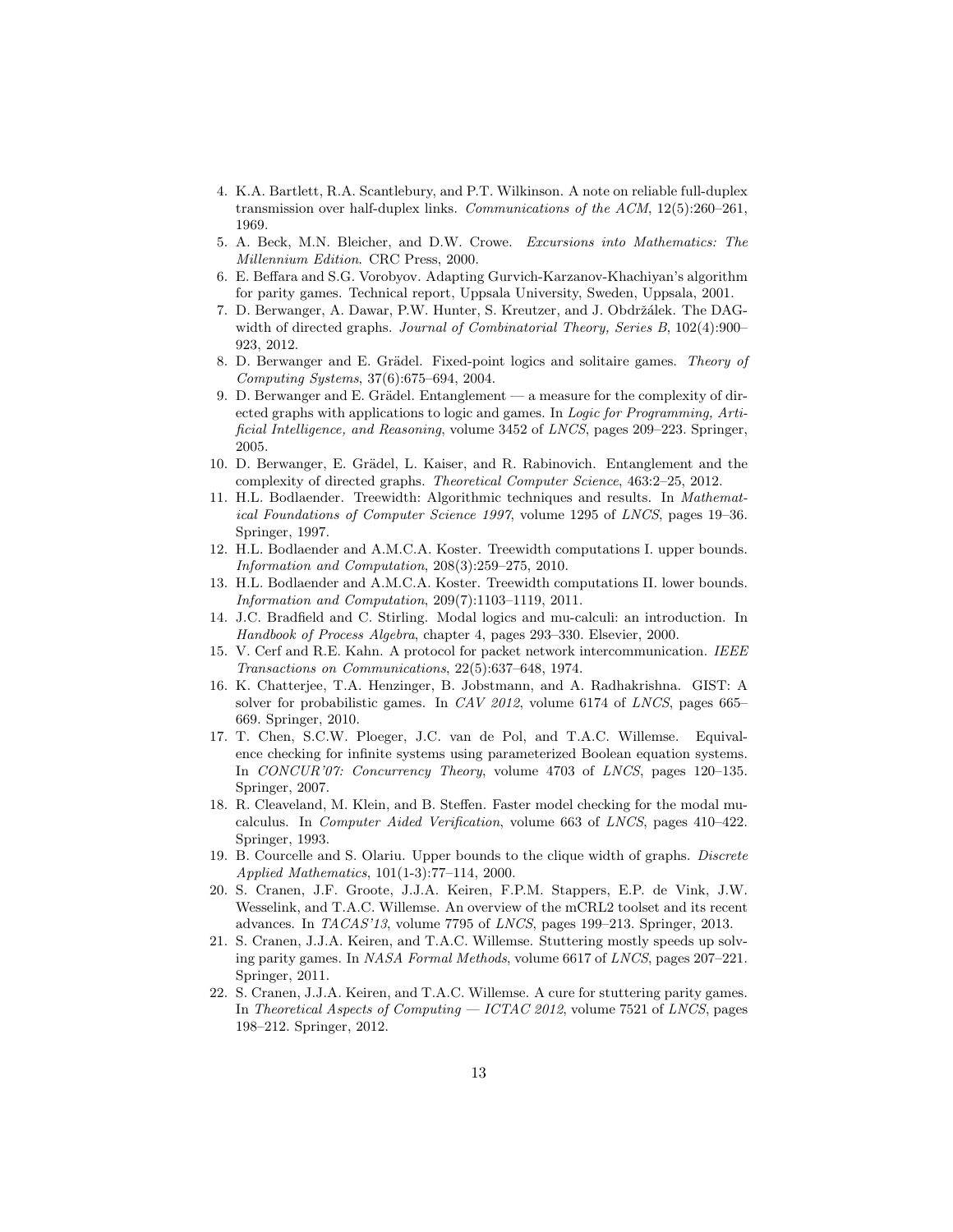- 23. A. Di Stasio, A. Murano, V. Prignano, and L. Sorrentino. Solving parity games in Scala. In FACS, 2014.
- 24. E.A. Emerson and C.S. Jutla. Tree automata, mu-calculus and determinacy. In SFCS '91: Proceedings of the 32nd annual symposium on Foundations of computer science, pages 368–377. IEEE Computer Society, 1991.
- 25. E.A. Emerson and C.L.L. Lei. Efficient model checking in fragments of the propositional mu-calculus. In Proceedings of LICS 1986, pages 267–278. IEEE Computer Society, 1986.
- 26. O. Friedmann. A super-polynomial lower bound for the parity game strategy improvement algorithm as we know it. 2009 24th Annual IEEE Symposium on Logic In Computer Science, 7:145–156, 2009.
- 27. O. Friedmann. The Stevens-Stirling-algorithm for solving parity games locally requires exponential time. International Journal of Foundations of Computer Science, 21(03):277–287, 2010.
- 28. O. Friedmann. An exponential lower bound for the latest deterministic strategy iteration algorithms. Logical Methods in Computer Science, 7:1–42, 2011.
- 29. O. Friedmann. Recursive algorithm for parity games requires exponential time. RAIRO - Theoretical Informatics and Applications, 45(4):449–457, 2011.
- 30. O. Friedmann and M. Lange. Solving parity games in practice. In Automated Technology for Verification and Analysis 7th International Symposium, ATVA 2009, volume 5799 of LNCS, pages 182–196. Springer, 2009.
- 31. O. Friedmann and M. Lange. The PGSolver collection of parity game solvers. Technical report, Institut für Informatik, Ludwig-Maximilians-Universität München, Germany, 2010.
- 32. O. Friedmann and M. Lange. A solver for modal fixpoint logics. In Electronic Notes in Theoretical Computer Science, volume 262, pages 99–111. Elsevier, 2010.
- 33. O. Friedmann, M. Latte, and M. Lange. A decision procedure for CTL<sup>∗</sup> based on tableaux and automata. In Automated Reasoning, volume 6173 of LNCS, pages 331–345. Springer, 2010.
- 34. M. Gardner. Mathematical games: Cram, crosscram and quadraphage: New games having elusive winning strategies. Scientific American, 230:106–108, 1974.
- 35. M.W. Gazda and T.A.C. Willemse. Zielonka's recursive algorithm: dull, weak and solitaire games and tighter bounds. In *Proceedings GandALF 2013*, volume 119 of EPTCS, pages 7–20. 2013.
- 36. V. Gogate and R. Dechter. A complete anytime algorithm for treewidth. In Proceedings of the 20th conference on Uncertainty in artificial intelligence, UAI '04, pages 201–208. AUAI Press, 2004.
- 37. J.F. Groote, J. Pang, and A.G.G. Wouters. Analysis of a distributed system for lifting trucks. The Journal of Logic and Algebraic Programming, 55(1-2):21–56, 2003.
- 38. J.F. Groote and J. van de Pol. A bounded retransmission protocol for large data packets. In Algebraic Methodology and Software Technology, volume 1101 of LNCS, pages 536–550. Springer, 1996.
- 39. W.H. Hesselink. Invariants for the construction of a handshake register. Information Processing Letters, 68:173–177, 1998.
- 40. P.W. Hunter and S. Kreutzer. Digraph measures: Kelly decompositions, games, and orderings. Theoretical Computer Science, 399(3):206–219, 2008.
- 41. T. Johnson, N. Robertson, P.D. Seymour, and R. Thomas. Directed tree-width. Journal of Combinatorial Theory, Series B, 82(1):138–154, 2001.
- 42. M. Jurdziński. Deciding the winner in parity games is in UP  $\cap$  co-UP. *Information* Processing Letters, 68(3):119–124, 1998.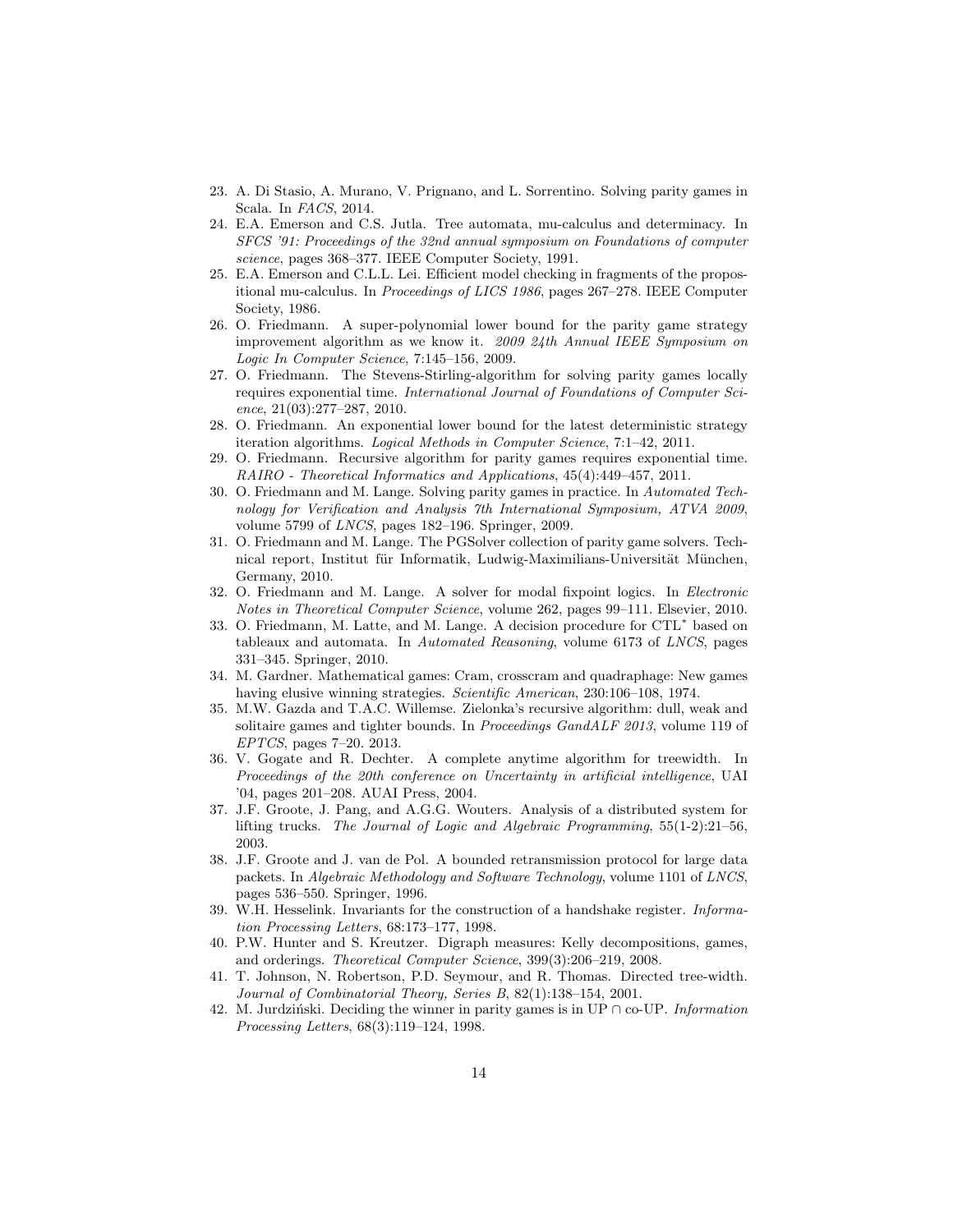- 43. M. Jurdziński. Small progress measures for solving parity games. In *STACS '00:* Proceedings of the 17th Annual Symposium on Theoretical Aspects of Computer Science, volume 1770 of *LNCS*, pages 290–301. Springer, 2000.
- 44. M. Jurdziński, M. Paterson, and U. Zwick. A deterministic subexponential algorithm for solving parity games. Proceedings of the seventeenth annual ACM-SIAM symposium on Discrete algorithm - SODA '06, pages 117–123, 2006.
- 45. J.J.A. Keiren. Advanced Reduction Techniques for Model Checking. PhD thesis, Eindhoven University of Technology, 2013.
- 46. J.J.A. Keiren. Benchmarks for parity games. CoRR, abs/1407.3121, 2014.
- 47. J.J.A. Keiren and T.A.C. Willemse. Bisimulation minimisations for Boolean equation systems. In Proceedings of Haifa Verification Conference 2009 (HVC'09), volume 6405 of LNCS, pages 102–116. Springer, Heidelberg, 2011.
- 48. C.P.J. Koymans and J.C. Mulder. A modular approach to protocol verification using process algebra. In Applications of Process Algebra, number 17 in Cambridge Tracts in Theoretical Computer Science, pages 261–306. 1990.
- 49. M. Lange. Solving parity games by a reduction to SAT. In Proc. of the Workshop on Games in Design and Verification, GDV'05, 2005.
- 50. K.G. Larsen. Efficient local correctness checking. In Computer Aided Verification, Fourth International Workshop, CAV '92, Proceedings, volume 663 of LNCS, pages 30–43. Springer, 1993.
- 51. S.P. Luttik. Description and formal specification of the link layer of P1394. In Workshop on Applied Formal Methods in System Design, pages 43–56, 1997.
- 52. T. Maarup. Hex everything you always wanted to know about hex but were afraid to ask. Master's thesis, 2005.
- 53. A. Mader. Verification of Modal Properties Using Boolean Equation Systems. PhD thesis, Technische Universität München, 1997.
- 54. R. Mateescu. A generic on-the-fly solver for alternation-free Boolean equation systems. In TACAS'03, volume 2619 of LNCS, pages 81–96. Springer, 2003.
- 55. R. McNaughton. Infinite games played on finite graphs. Annals of Pure and Applied Logic, 65(2):149–184, 1993.
- 56. R. Nowakowski and P. Winkler. Vertex-to-vertex pursuit in a graph. Discrete Mathematics, 43(2-3):235–239, 1983.
- 57. J. Obdržálek. Fast mu-calculus model checking when tree-width is bounded. In Computer Aided Verification, volume 2725 of LNCS, pages 80–92. Springer, 2003.
- 58. J. Obdržálek. Algorithmic Analysis of Parity Games. PhD thesis, Laboritory for Foundations of Computer Science, School of Informatics, University of Edinburgh, 2006.
- 59. J. Pang, W.J. Fokkink, R. Hofman, and R. Veldema. Model checking a cache coherence protocol of a Java DSM implementation. The Journal of Logic and Algebraic Programming, 71(1):1–43, 2007.
- 60. R. Pelánek. Typical structural properties of state spaces. In Model Checking Software, volume 2989 of LNCS, pages 5–22. Springer, 2004.
- 61. R. Pelánek. Web portal for benchmarking explicit model checkers. Technical Report FIMU-RS-2006-03, Faculty of Informatics Masaryk University Brno, 2006.
- 62. R. Pelánek. BEEM: benchmarks for explicit model checkers. In Model Checking Software, volume 4595 of LNCS, pages 263–267. Springer, 2007.
- 63. A. Quilliot. Jeux et pointes fixes sur les graphes. PhD thesis, Université de Paris VI, 1978.
- 64. N. Robertson and P.D. Seymour. Graph minors. II. algorithmic aspects of treewidth. Journal of Algorithms, 7(3):309–322, 1986.